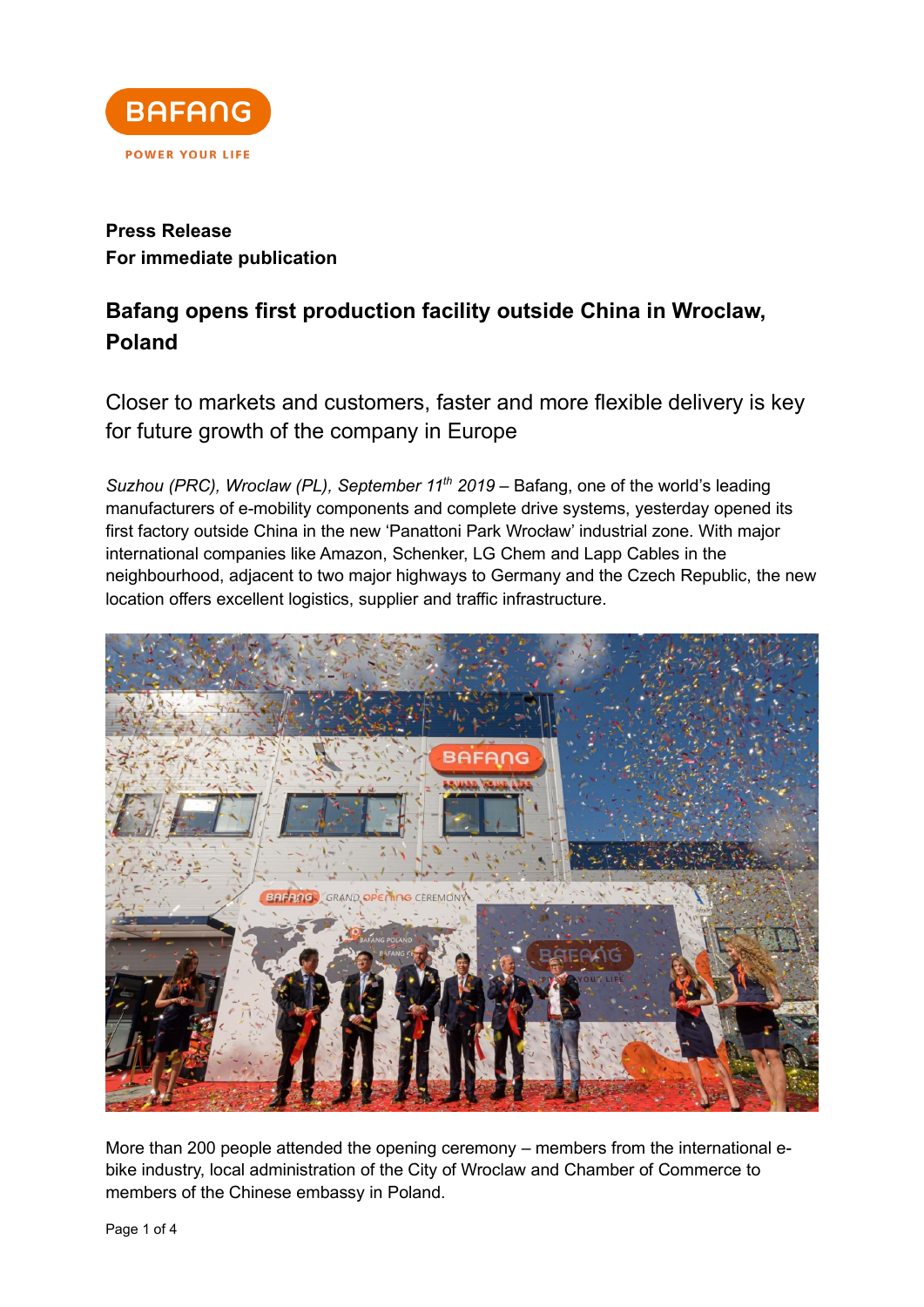

The factory building currently offers a total floorspace of about 6000sqm, with production making up 5200 sqm and offices another 800sqm.

The total investment of the first phase is estimated to be \$16 million and will employ around 50 staff at the beginning.

This includes a dedicated service team, training center and parts warehouse to provide timely, efficient and accurate technical support and spare parts delivery to European customers.

Two assembly lines are in place and will cater for the production of the most important mid drive systems, M400, M420 and M300. For the first year 150,000 units are planned, within 3 years a yearly capacity of 600,000 is forecasted. The assembly of hub motors will be decided for the future.

Controllers and displays will be assembled in a special soldering department. All products will go through extensive quality control and testing at the premises.

Currently a network of local suppliers is being installed to further reduce shipments from Asia.



Aerial view of 'Panattoni Park Wrocław' industrial zone

Bafang was established in 2003 and started its business in the European market in 2004. As of 2011, it set up a sales and service company in the Netherlands. The German office was established in 2016. As Bafang is deeply rooted in the European market, already in 2015, the company began to investigate for a production base in Europe. Many requirements need to be met when it comes to manufacturing abroad, like supporting capacity, logistics capacity and industrial cluster capacity. Many countries have been thoroughly researched and visited, like Germany, the Czech Republic, Hungary and other countries in eastern Europe. With Wroclaw, Poland, a perfect combination of many factors has been found and therefore decided upon.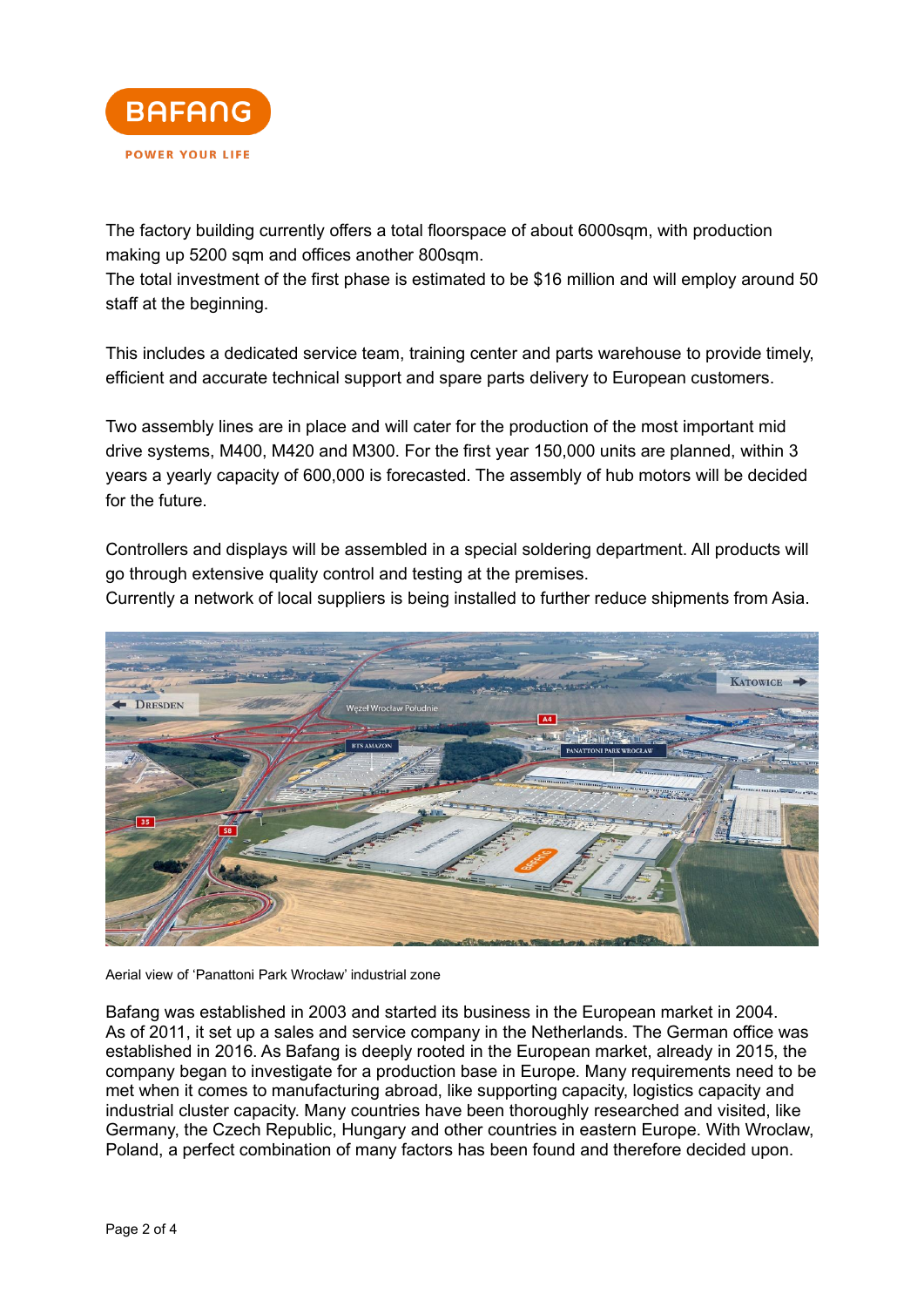



Speaking at the event, CEO Qinghua Wang, Chairman and Managing Director, said: "We are very excited to be investing here in Poland. This day signifies the beginning of a long relationship between us and the communities of Kobierzyce, Wroclaw and the Lower Silesia region. We are greatly appreciative of all the support we've received from the community to make this multi-million-dollar investment become a reality."

Poland's central location in Europe, its proximity to key markets, major OE and branded bicycle manufacturers plus its strong employment base were key drivers in Bafang's decision to choose Wroclaw as its first outside-China production location.

One very important factor these days is human capital.

The city and the region of Wroclaw is in a rapid development process. The local labor market, including a large number of migrant workers, is very active, from recruitment to 'on-the-job' training, so that it meets the short notice company's needs. In the early stages, Bafang will send management personnel and some employees from its headquarter in China to supplement the operational and production needs.

Future investment and development plan of product lines in Europe Europe is the main market for Bafang; therefore, any investment is made for the long term. This first phase of investment is said to meet the market demand for the next three years. Further decisions will be made in process of these years.